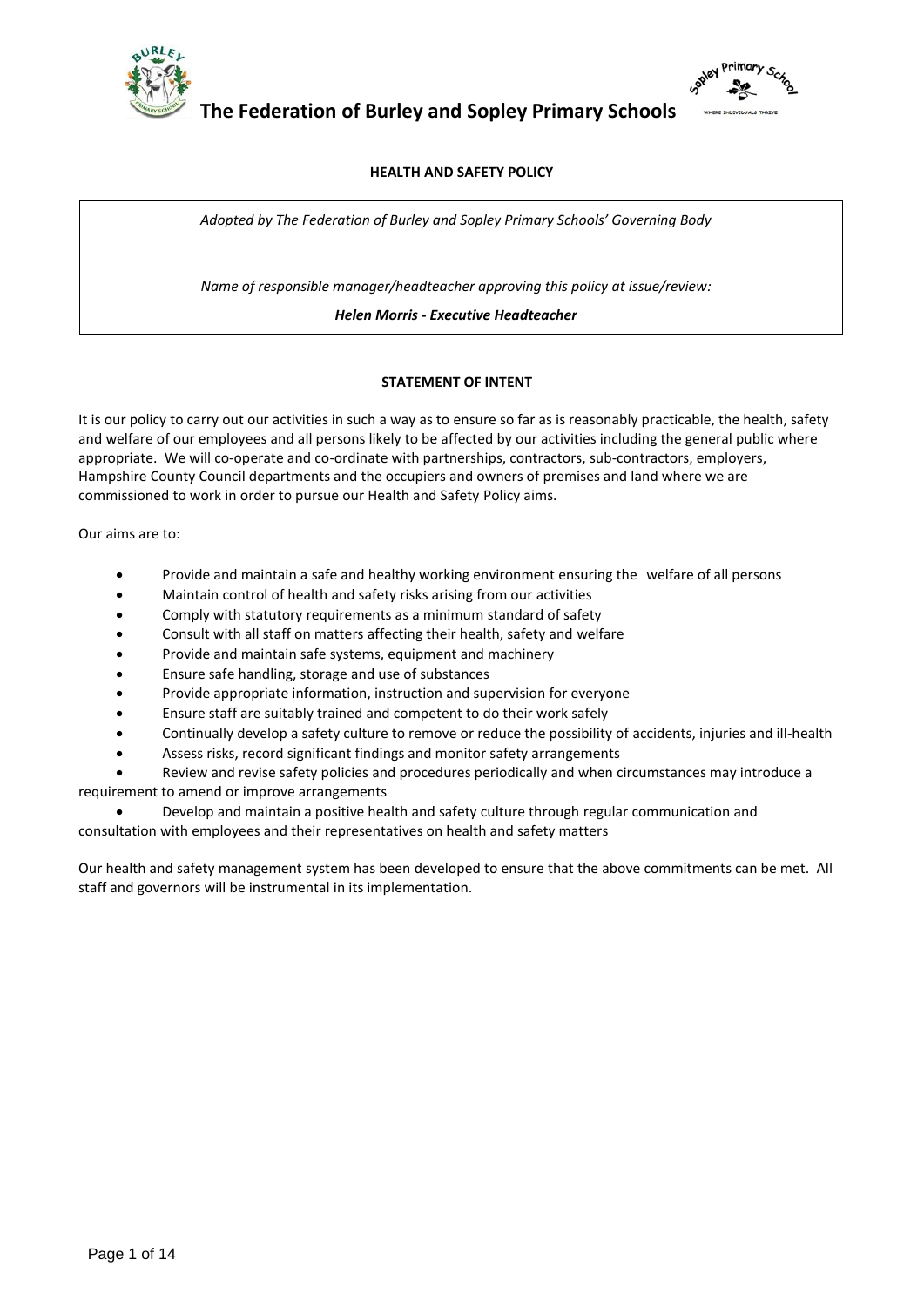



# **ORGANISATION**

The overall responsibility for health and safety at each school is held by Hampshire County Council who will:

- Ensure that health and safety has a high profile
- Ensure adequate resources for health and safety are made available
- Consult and advise staff regarding health and safety requirements and arrangements
- Periodically monitor and review local health and safety arrangements

#### **Responsible Manager**

The responsible manager for the premises is **Helen Morris**, Executive Headteacher who will act to:

- Develop a safety culture throughout the school
- Consult staff and provide information, training and instruction so that staff are able to perform their various tasks safely and effectively
	- Assess and control risk on the premises as part of everyday management
	- Ensure a safe and healthy environment and provide suitable welfare facilities
	- Make operational decisions regarding health and safety
	- Ensure periodic safety tours and inspections are carried out
	- Ensure significant hazards are assessed and risks are managed to prevent harm
	- Ensure staff are aware of their health and safety responsibilities
	- Periodically update governing bodies/partnerships as appropriate
	- Produce, monitor and periodically review all local safety policies and procedures

#### **All Staff (including volunteers)**

All staff have a statutory obligation to co-operate with the requirements of this policy and to take care of their own health and safety and that of others affected by their activities by:

- Supporting the school's health and safety arrangements
- Ensuring their own work area remains safe at all times
- Not interfering with health and safety arrangements or misusing equipment

 Complying with all safety procedures, whether written or verbally advised, for their own protection and the protection of those who may be affected by their actions

- Reporting safety concerns to their staff representative or other appropriate person
- Reporting any incident that has led, or could have led to damage or injury
- Assisting in investigations due to accidents, dangerous occurrences or near-misses
- Not acting or omitting to act in any way that may cause harm or ill-health to others

#### **Site Manager/Caretaker**

The caretaking/cleaning staff are responsible for undertaking a wide range of typical health and safety related duties on behalf of, and under the direction of the responsible manager. They are to work within the parameters of any provided training and in accordance with risk assessments and the on-site safe working practices. They are to work within their level of competence and seek appropriate guidance and direction from the headteacher/responsible manager and/or the Children's Services Health and Safety Team as required.

#### **The Site Manager / Caretaker – Peter Lillis - is responsible for the following Health and Safety priorities:**

- Ensure systems are in place so that all practices and emergency procedures are safe and adhere to H&S requirements
- Act as the School Health and Safety Officer including effective communication of Health and Safety matters across the federation
- Support the School Fire Safety Co-ordinator with overall responsibility for fire safety issues in the school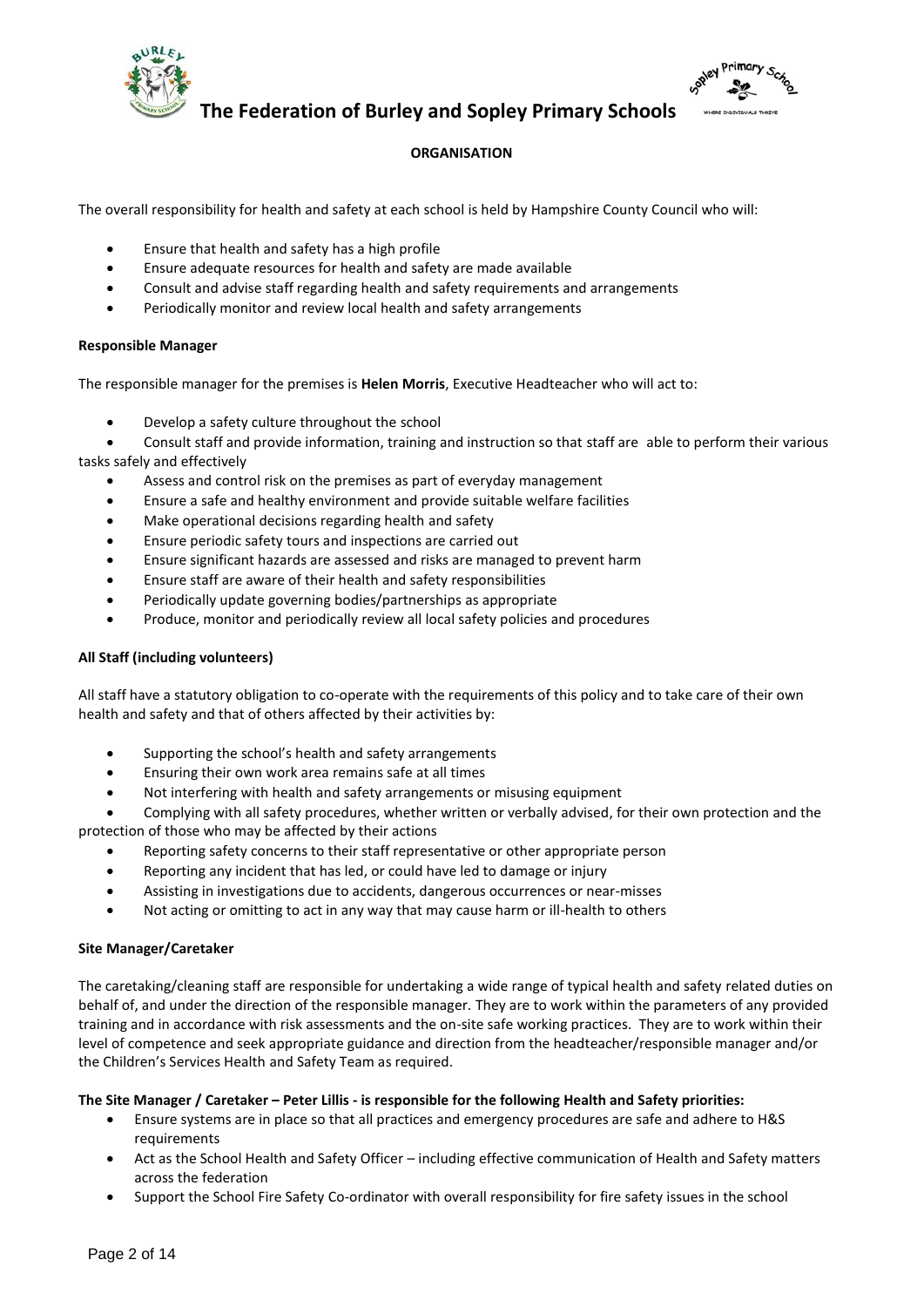



 Undertake annual risk assessments for the whole premises in consultation with the appropriate members of the staff and leadership team

# **Senior Administration Officer – Lynne Solly**

The Senior Administration Officer, or their assistant, will support the work of the Site Manager regarding the coordination of local safety matters on behalf of, and under the direction of the responsible manager. They are to work within their level of competence and seek appropriate guidance and direction from the responsible manager/headteacher and/or the Children's Services Health and Safety Team as required.

# **All Teachers and Learning Support Assistants**

The responsibility of applying local safety procedures on a day-to-day basis rests with the teachers and learning support assistants. Where any new process or operation is introduced in the area of their responsibility, they are to liaise appropriately so that the associated risks are assessed and any precautions deemed necessary are implemented. They are to ensure that all new members of staff under their control are instructed in their own individual responsibilities with regards to health and safety, and they will appropriately monitor those new staff. They are to make periodic inspections of their areas of responsibility, taking prompt remedial action where necessary to control risk.

#### **Safeguarding and Compliance Committee**

The purpose of the Safeguarding and Compliance committee is to assist in the assessment of safety related matters and provide appropriate support to the responsible manager/headteacher. The committee is to periodically meet to monitor and discuss on-site health and safety performance, and recommend any actions necessary should this performance appear or prove to be unsatisfactory. Committee members will be kept informed of all changes in practices and procedures, new guidance, accidents, incidents and risk related matters.

The committee consists of five or more governors and the Executive Headteacher - they meet every half term.

#### **Fire Safety Co-ordinator**

The Senior Administration Officer (**Lynne Solly**) is the fire safety co-ordinator who is the competent person for fire safety on the premises and acts on behalf of the responsible manager. He/she is to attend the fire safety co-ordinator training course and refresh this training every three years. The fire safety co-ordinator is responsible for the local management and completion of day-to-day fire safety related duties and upkeep of the fire safety manual.

The fire safety co-ordinator is to work within their level of competence and seek appropriate guidance and direction from the responsible manager/headteacher and/or the Children's Services Health and Safety Team as required.

The **Site Manager / Caretaker** plays a key role in undertaking the testing and compliance checks to support the work of the **Fire Safety Coordinator**.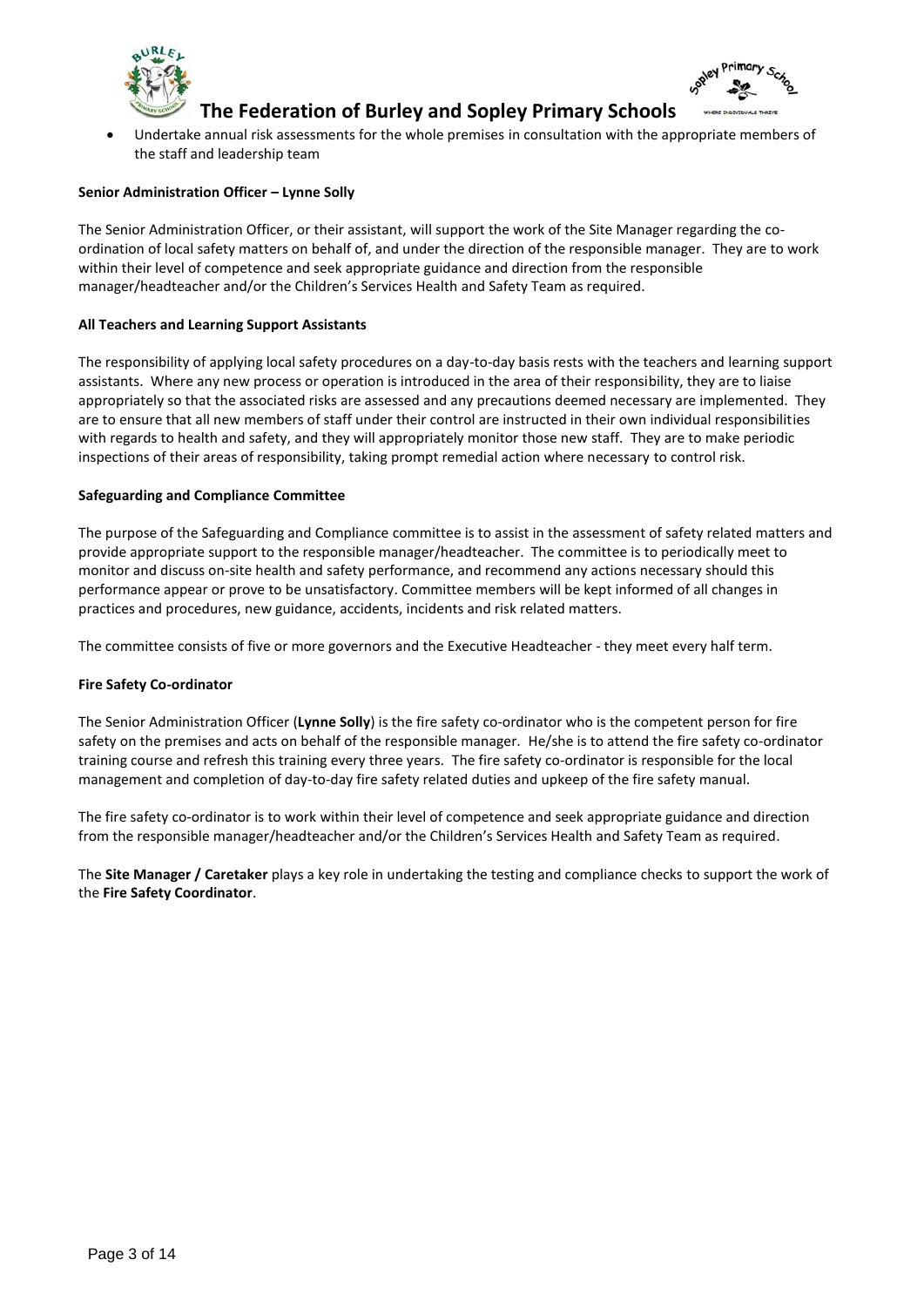



# **Facilities Management Trained Staff** *(This training is not compulsory in schools and the role is covered by the Executive Headteacher as the responsible person)*

The facility management trained member of staff is the competent person for the overall management of general premises facilities and acts on behalf of the responsible manager. He/she is to attend the facilities management training course and refresh this training every six years. He/she is responsible for the local management and completion of day-to-day premises matters and duties. He/she is to work within their level of competence and seek appropriate guidance and direction from the responsible manager/headteacher and/or the Children's Services Health and Safety Team as required.

#### **Health and Safety Representative – Site Manager/Caretaker Peter Lillis**

The premises health and safety representative (whether a member of staff who is union appointed, or non-union and locally nominated) will represent the staff with regard to their health and safety at work. He/she is expected to promote a positive safety culture throughout the premises and carry out the health and safety duties appropriate to their role in accordance with current guidance and legislative requirements.

# **Legionella Competent Person**

The Federation **Site Manager/Caretaker** is the nominated competent person for Legionella on the premises and acts on behalf of the responsible manager/headteacher to provide the necessary competence to enable Legionella to be managed safely. He/she is to annually complete the Legionella e-learning course and all training records are to be retained.

The Legionella competent person will ensure that all periodic and exceptional recording, flushing, cleaning and general Legionella management tasks are correctly completed and recorded in accordance with departmental and corporate requirements. He/she will advise the responsible manager/headteacher of any condition or situation relating to Legionella which may affect the safety of any premises users. He/she is to work within their level of competence and seek appropriate guidance and direction from the responsible manager/headteacher and/or the Children's Services Health and Safety Team as required.

# **Asbestos Competent Person**

The Federation **Site Manager/Caretaker** is the nominated competent person for asbestos on the premises and acts on behalf of the responsible manager/headteacher to provide the necessary competence to enable asbestos to be managed safely. He/she is to annually complete the asbestos e-learning course and all training records are to be retained.

The asbestos competent person will ensure that all staff have a reasonable awareness of asbestos management and dangers. He/she is to ensure that the appropriate staff are competent in the use of the asbestos register and that asbestos is managed in accordance with departmental and corporate requirements. He/she will advise the responsible manager/headteacher of any condition or situation relating to asbestos which may affect the safety of any premises users. He/she is to work within their level of competence and seek appropriate guidance and direction from the responsible manager/headteacher and/or the Children's Services Health and Safety Team as required.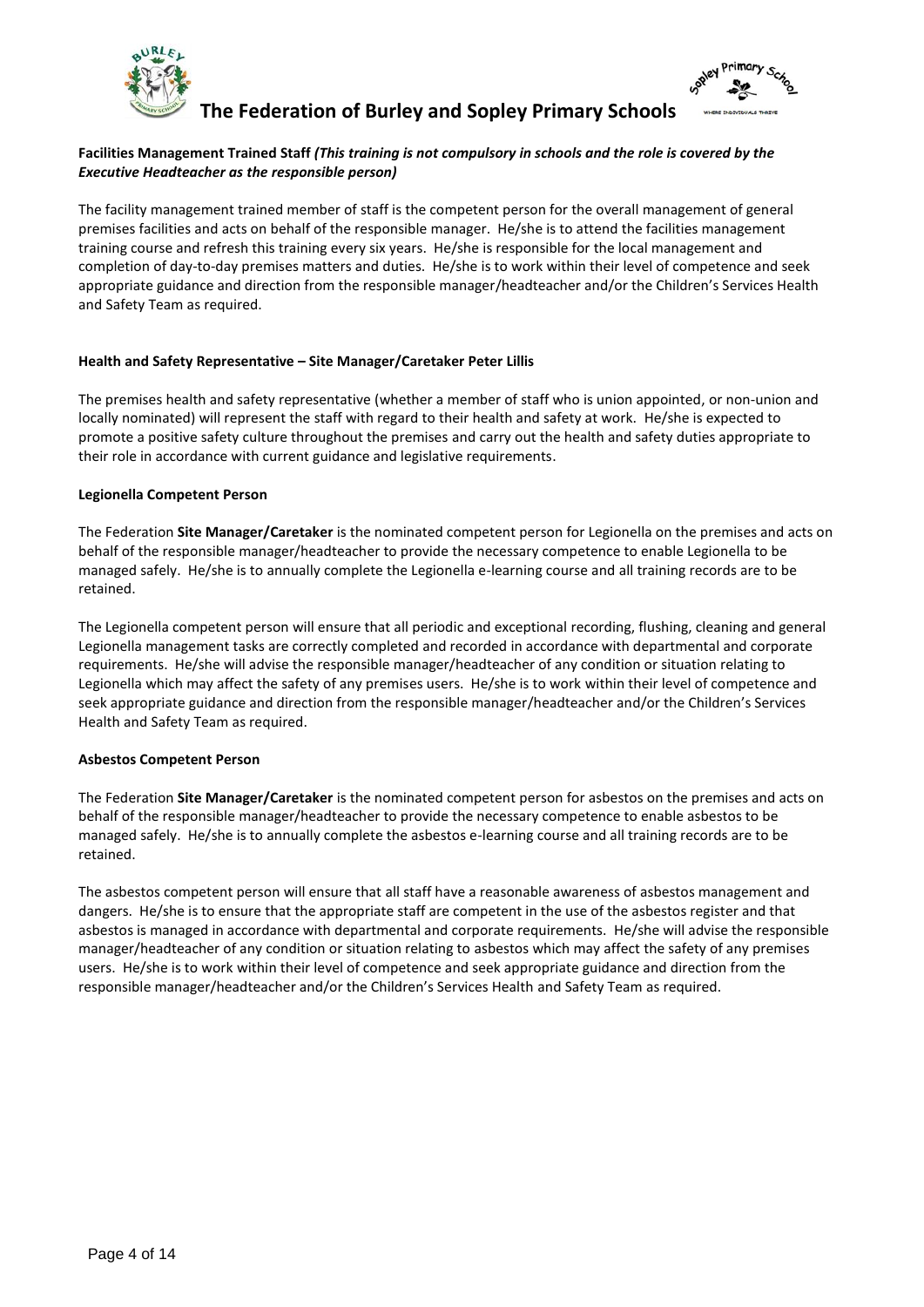



## **Accident Investigator**

The on-site trained accident investigator is the **Executive Headteacher** who will lead on all accident investigations in accordance with departmental and corporate procedures.

### **First Aid Trained staff and Appointed Persons**

First Aid trained staff and Appointed Persons are responsible for following policy and guidance with regard to health and safety procedures, particularly those regarding first aid. They are responsible for completing the necessary documentation required and ensuring this is filed in the appropriate place.

#### **ARRANGEMENTS**

The following arrangements for health and safety have been developed in accordance with the Management of Health and Safety at Work Regulations 1999. These arrangements set out all the health and safety provisions for each school and are to be used alongside other school procedures and policies.

In carrying out their normal functions, it is the duty of all managers and staff to act and do everything possible to prevent injury and ill-health to others. This will be achieved in so far as is reasonably practicable, by the implementation of these arrangements and procedures.

# **Accident/Incident Reporting and Investigation**

The on-site management, reporting and investigation of accidents, incidents and near misses is carried out in accordance with departmental and corporate policy requirements.

Any accident, incident or injury involving staff, visitors or contractors is to be reported and recorded in the HCC Accident Report Book held in the office. A copy of the completed form is to be forwarded to the Children's Services Health and Safety Team in accordance with Children's Services Safety Guidance Procedure SGP 17-07.

Minor accidents to pupils are to be recorded in the minor incident book located in the office.

Accidents involving children locally considered to be of a more serious nature than the minor incidents are be recorded on a CSRF-003 School Accident Internal Report Form which is to be retained on site.

The more serious accidents that are notifiable to the Health and Safety Executive (HSE) are to be reported using the F2508 Report Form and a copy is to be forwarded to the Children's Services Health and Safety Team.

All significant accidents, incidents and near-misses are to be immediately reported to the responsible manager/headteacher. The trained accident investigator (or the Executive Headteacher, acting under appropriate advice and guidance, in the event of the trained accident investigator being unavailable) is to always conduct a documented investigation into more serious incidents. The purpose and intended outcome of the investigation is to identify the immediate and underlying causes of the accident so as to be able to implement appropriate measures to prevent reoccurrence.

The HCC online accident investigation report tool is to be used for the recording/reporting of investigations. The responsible manager/headteacher will ensure that the governing body is appropriately informed of all incidents of a serious nature. All accident/incident reports will be monitored by the **Health and Safety Representative** and reported to the Safeguarding and Compliance Committee for trend analysis in order that repetitive causal factors may be identified to prevent reoccurrences.

Premises hirers and community/extended service/third party users must report all incidents related to unsafe premises or equipment to the school staff, who will appropriately report and investigate each incident. Incidents related to the user's own organised activities are to be reported by them in line with their own reporting procedures.

#### **Administration of Medicines**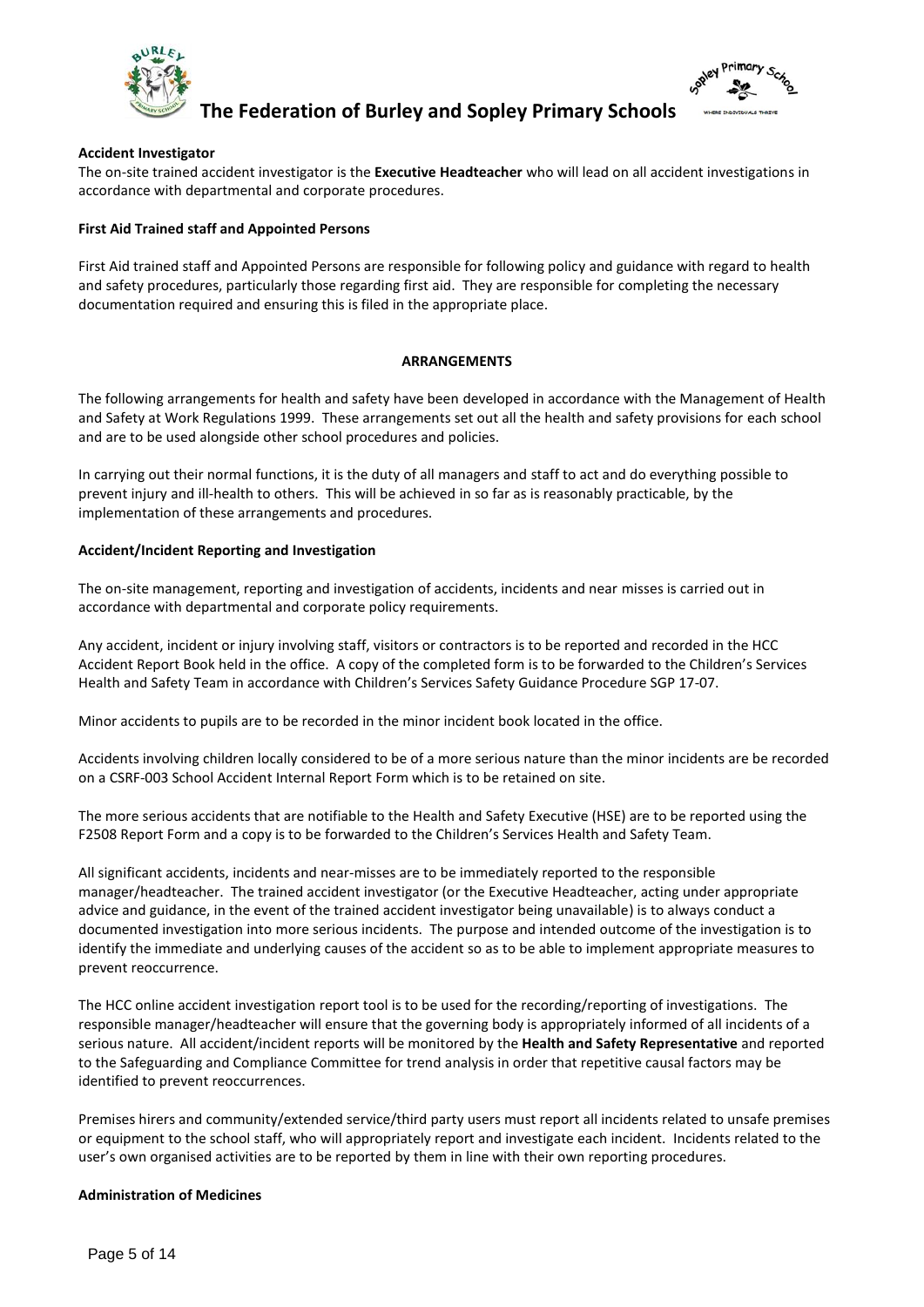



Arrangements regarding medicines are set out in the Administration of Medicines Policy.

# **Asbestos Management**

Asbestos management on site is controlled by the asbestos competent person (**Site Manager/Caretaker**). The asbestos register as issued by PBRS is located in the office and is to be shown to all contractors who may need to carry out work on site. Contractors must sign the register as evidence of sighting prior to being permitted to commence any work on site.

Any changes to the premises' structure that may affect the asbestos register information will be notified to PBRS in order that the asbestos register may be updated accordingly.

Under no circumstances must staff drill or affix anything to walls that may disturb materials without first checking the register and/or obtaining approval from the competent person.

Any damage to any structure that possibly contains asbestos, which is known or identified during inspection, should be immediately reported to the responsible manager/headteacher and/or the asbestos competent person who will immediately act to cordon off the affected area and contact the PBRS Asbestos Team for guidance. Any contractor suspected to be carrying out any unauthorised work on the fabric of the building should be immediately stopped from working and immediately reported to the responsible manager/headteacher and/or asbestos competent person.

# **Child Protection**

Arrangements regarding child protection are set out in the Child Protection Policy.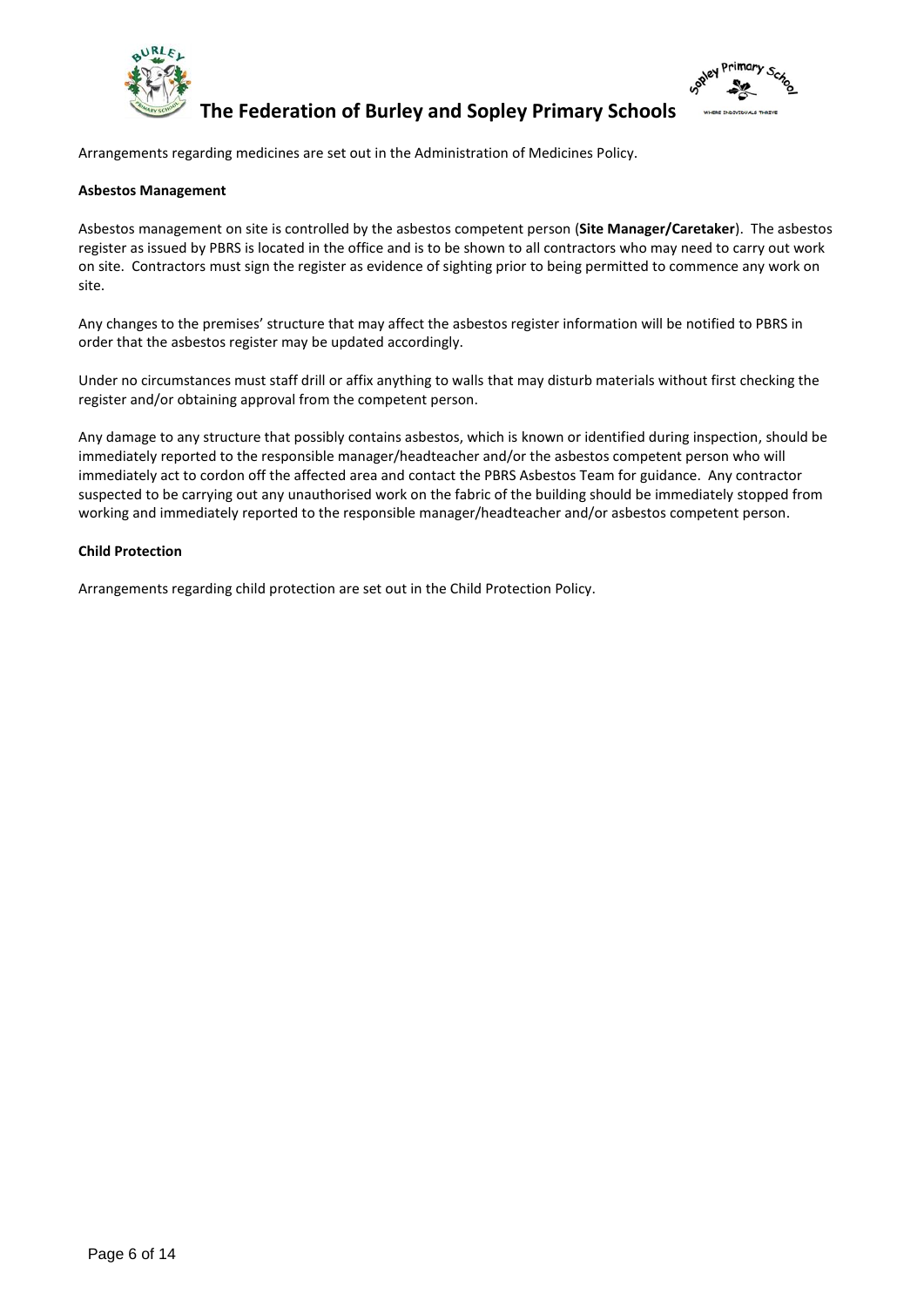



# **Community Users/Lettings/Extended Services**

The responsible manager/headteacher will ensure that:

- Third parties and other extended service users operate under hire agreements
- A risk assessment for the activity is completed using RATF-047A or RATF-047B
- The premises is safe for use and is always inspected prior to, and after each use
- Means of general access and egress are safe for use by all users
- All provided equipment is safe for use
- Fire escape routes and transit areas are safe and clear of hazards
- Hirers/users are formally made aware of fire safety procedures and equipment

# **Contractors on Site**

HCC approved contractors are always to be used for contractual work on the premises. Where non-HCC approved contractors may be required or selected for use then appropriate safe selection procedures are to be used to ascertain competence prior to engaging their services. The departmental CSAF-013 Safe Selection of Contractors Checklist is to be used to determine competence of non-HCC contractors who will require adequate risk assessments to demonstrate their safe working practices for specific work being undertaken.

All contractors must report to the office where they will be asked to sign the visitors book and asbestos register, and will be given a visitors badge and contractors health and safety booklet which includes all relevant details of fire safety procedures and local safety arrangements.

Host staff are responsible for monitoring work areas and providing appropriate supervision, moreso where the contractor's work may directly affect staff and pupils on the premises.

# **Curriculum Activities**

All safety management and risk assessments for curriculum based activities will be carried out by senior teaching staff. Teacher will make sure they are using the appropriate codes of practice and safe working procedural guidance for Design and Technology, Science, Music, Physical Education and Sport, Art, Swimming and Drama as issued by CLEAPSS, HIAS and Hampshire County Council. Teachers will be responsible for local risk management and ensuring that maintenance of equipment and premises in their areas of the curriculum are managed safely following the appropriate guidance.

# **Display Screen Equipment**

All users must complete the *display screen equipment e-learning course* every year without exception. All users must carry out periodic workstation assessments using CSAF-001 Workstation Assessment Form. Workstation assessments will be actioned as necessary by line managers and routinely reviewed at intervals not exceeding three years.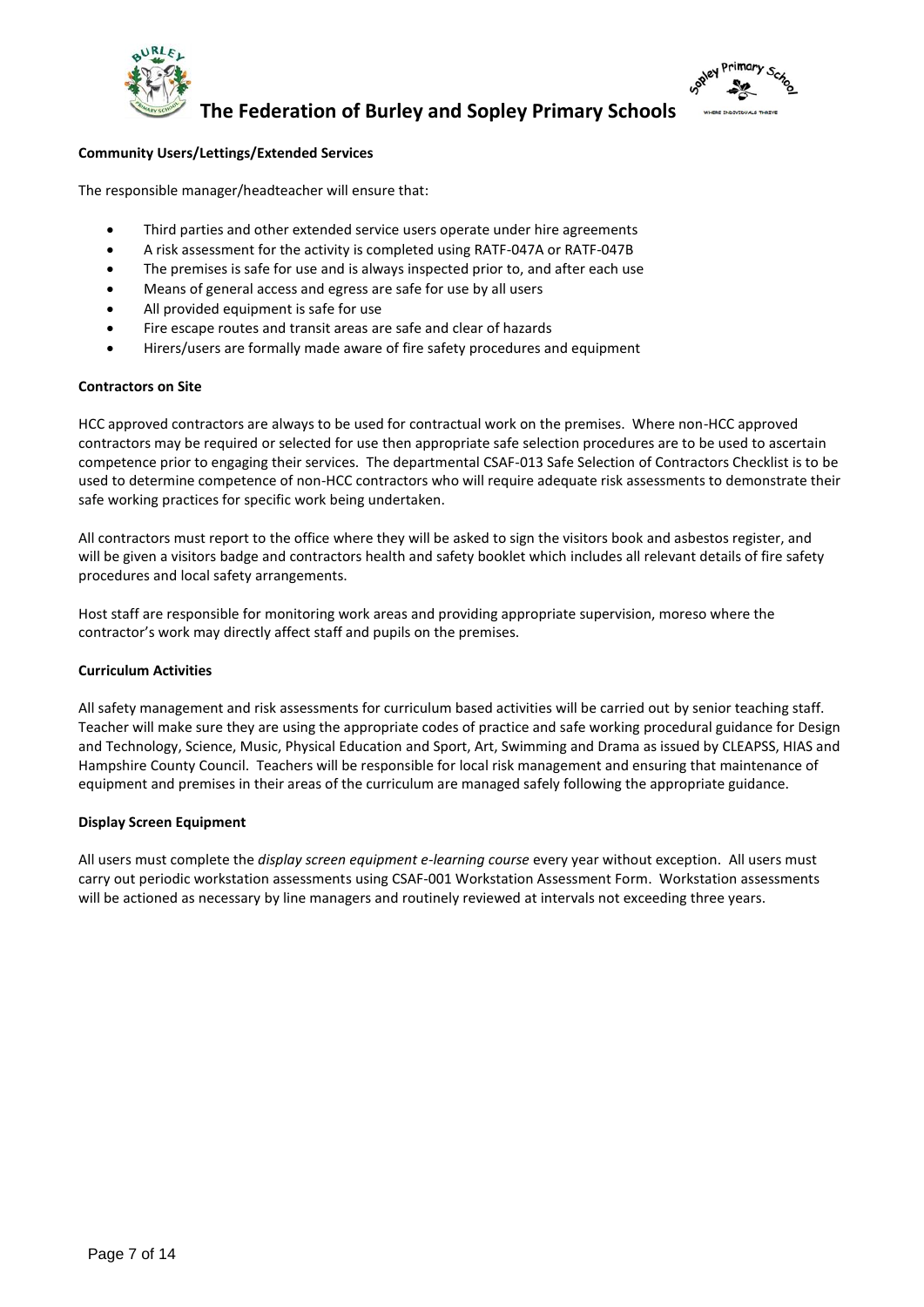



# **Electrical Equipment**

The responsible manager/headteacher will ensure that:

- Only authorised and competent persons are permitted to install or repair equipment
- Where 13-amp sockets are in use, only one plug per socket is permitted
- Equipment is not to be used if found to be defective in any way
- Defective equipment is to be reported and immediately taken out of use until repaired
- All portable electrical equipment will be inspected/tested annually
- Equipment testing/inspection can only be carried out by a competent person.
- The competent person to be used is decided on an annual basis
- Private electrical equipment is not to be brought onto the premises or used unless its use is approved by management and it has been tested
- New equipment must be advised to the responsible manager/headteacher in order that it can be added to future PAT testing schedules

Any defective or suspected defective equipment, systems of work, fittings etc must be reported to the **Site Manager/Caretaker** and attended to as soon as possible.

#### **Emergency Procedures**

General emergency evacuation for non-fire related emergencies is to be carried out in accordance with the emergency evacuation plan. The school has a fire emergency plan for fire related emergencies and an emergency evacuation plan for all non-fire emergencies.

All staff will receive a brief and/or a copy of the emergency evacuation plan at induction, and they will be periodically provided with updated information as the emergency evacuation plan is routinely reviewed and amendments are introduced.

Personal Emergency Evacuation Plans are to be completed, provided and exercised for any vulnerable persons to be able to ensure safe, assisted evacuation in the event of an emergency incident.

#### **Fire Safety**

Arrangements regarding fire safety are set out in the Fire Safety Manual. The fire safety co-ordinator is the competent person for fire safety on the premises and is the immediate point of contact for all fire safety related enquiries on site.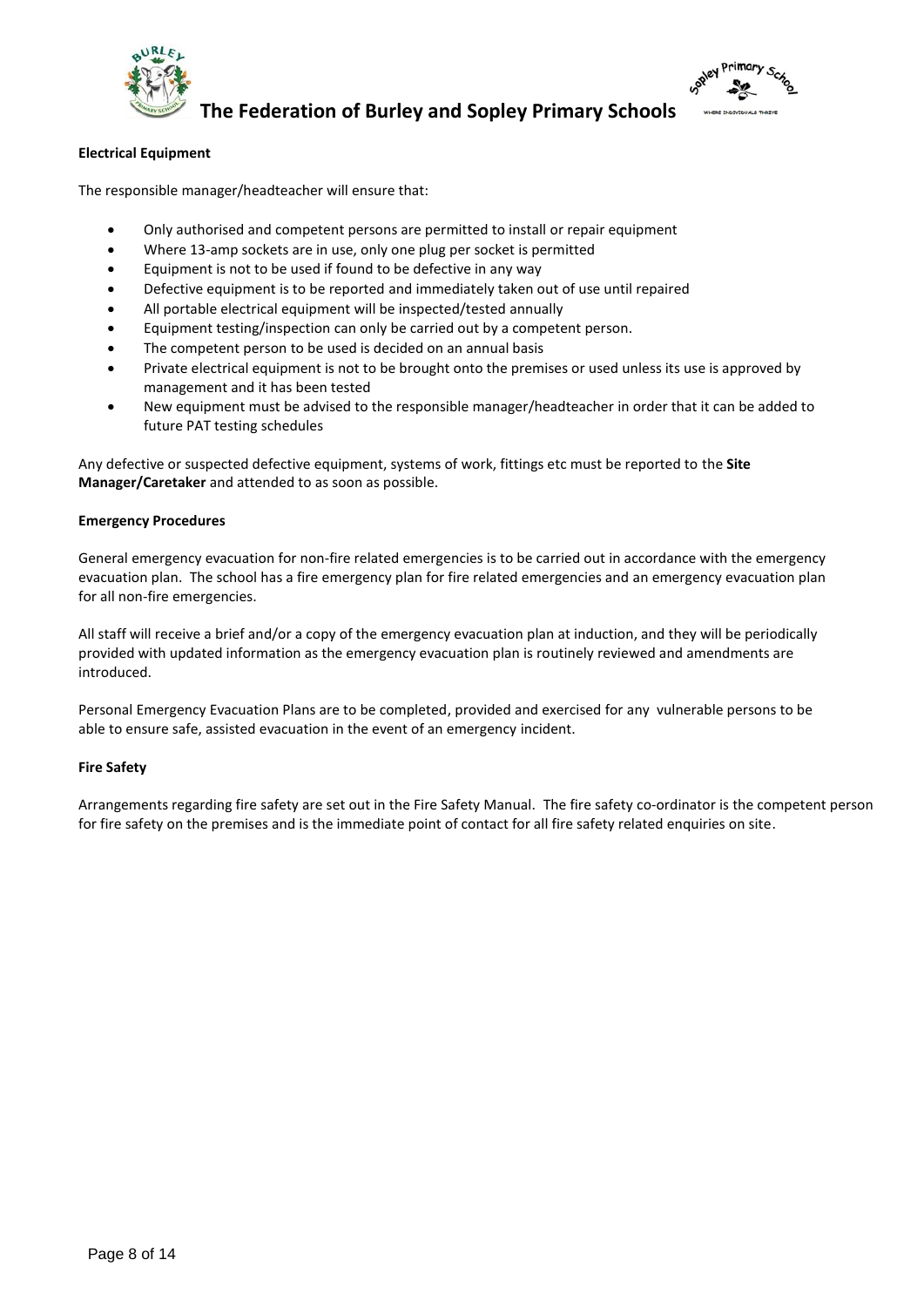



The responsible manager/headteacher will ensure through the fire safety co-ordinator that:

- All staff complete the mandatory *fire safety induction e-learning course* every year
- Fire safety procedures are readily available for all staff to read
- Fire safety information is provided to all staff at induction and periodically thereafter
- Fire safety notices are posted in the key areas of the building close to the fire points
- Evacuation routes and assembly points are clearly identified
- Staff are aware of their own responsibilities for knowing the location of fire points and fire exits. They should also know the location of the assembly point in the event of fire
- All staff are familiar with the flammable potential of materials and substances that they use and exercise maximum care in their use, especially with those marked *flammable*
- Fire evacuation procedures, fire safety training and fire alarm testing are carried out in accordance with corporate guidance and the premises fire safety manual
- The fire risk assessment is reviewed annually by the fire safety co-ordinator and amended as new hazards or required amendments are identified

#### **First Aid**

Arrangements regarding first aid provision are set out in the First Aid Policy. The names and locations of the first aid trained staff on site are listed in the first aid policy and also clearly signposted around the school.

First aid is never to be administered by anyone except first aid trained staff with in-date training certification, operating within the parameters of their training.

#### **General Equipment**

All general equipment requiring statutory inspection and/or testing on site *(eg. boilers, hoists, lifting equipment, local exhaust ventilation, PE equipment, climbing apparatus)* will be inspected by appropriate competent contractors as provided by the term contractor under PBRS arrangements, or as locally arranged.

Equipment is not to be used if found to be defective in any way. Defective equipment is to be reported and immediately taken out of use until repairs can be carried out.

#### **Good Housekeeping**

Tidiness, cleanliness and efficiency are essential factors in the promotion of good health and safety. The following conditions are to be adhered to at all times:

- All corridors and passageways are kept free from obstruction
- Shelves in storerooms and cupboards are stacked neatly and not overloaded
- Floors are kept clean and dry, and free from slip and trip hazards
- Emergency exits and fire doors are not obstructed in any way
- Supplies are stored safely in their correct locations
- Rubbish and litter are cleaned and removed at the end of each working day
- Poor housekeeping or hygiene conditions are immediately reported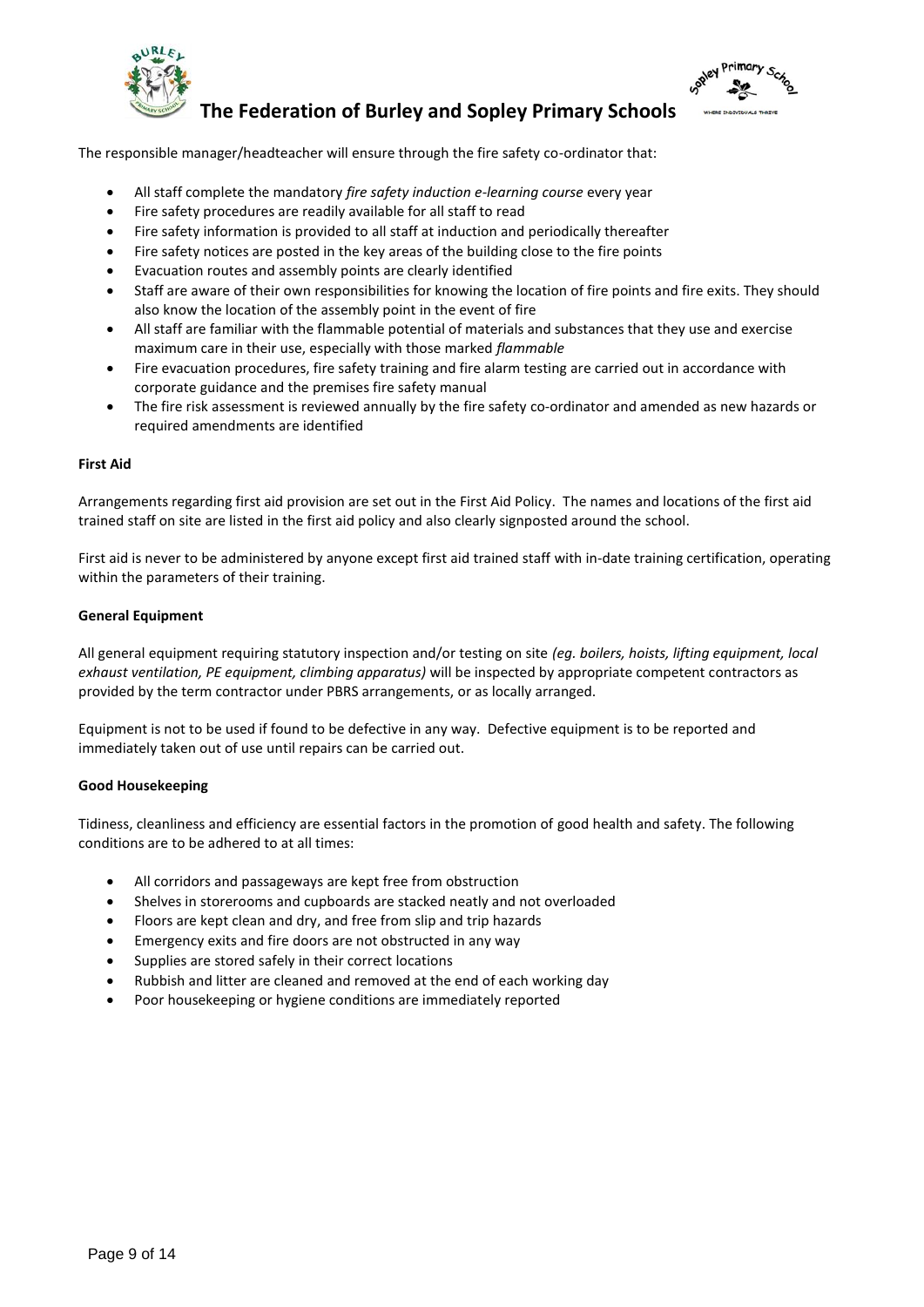



#### **Hazardous Substances**

Hazardous substances, materials, chemicals and cleaning liquids are not permitted to be used or brought into use on site unless a documented COSHH assessment has been undertaken by the trained COSHH assessor, and the product has been approved for safe use on site by the responsible manager/headteacher. The premises COSHH assessor acting on behalf of the responsible manager/headteacher is the **Site Manager/Caretaker**.

When using a harmful substance, whether it is a material, cleaning fluid or chemical substance, staff must ensure that adequate precautions are taken to prevent ill-health in accordance with the COSHH assessment completed for that hazardous substance. Staff must never attempt to use a harmful substance unless adequately trained to do so, and then only when using the safe working practices and protective equipment identified in the COSHH assessment.

All hazardous substances are to be stored in the secure and signed storage when not in use which is the cleaners' cupboard. This is to remain locked at all times.

#### **Hot Drinks**

There will be no unlidded hot drinks beyond the staffroom. There will be no hot drinks on the playground. There will be no hot drinks in the classroom.

#### **Inspections and Monitoring**

Daily monitoring of the premises, through working routines and staff awareness, is expected to identify general safety concerns and issues which should be immediately recorded in the premises defect book in each school (please check at the school office for the current location) and reported to the **Site Manager/Caretaker**

Routine documented inspections of the premises will be carried out every half term in accordance with the premises monthly inspection schedule. Inspection findings are to be recorded on the locally adapted CSAF-005/CSAF-010 Monthly Premises Safety Inspection Checklist.

Defects identified during these routine documented inspections are to be immediately reported to the **Site Manager/Caretaker** and recorded in the relevant defect book. Any identified high level risks or safety management concerns are to be actioned at the **Safeguarding and Compliance Committee** meetings.

Periodic detailed inspections of the premises' safety management system will be carried out every year by the **Safeguarding and Compliance Committee**. These documented inspections will examine all areas of the safety management system and will be carried out using the locally adapted CSAF-004/CSAF-011 Annual Health and Safety Inspection Checklist.

#### **Kitchen**

The main kitchen area is only to be used by authorised staff in accordance with the identified safe working procedures. Authority and procedures for local management of the main kitchen is HC3S. Any persons not normally authorised but wishing to enter the kitchen area must gain approval prior to entry and must strictly adhere to the kitchen safe working practices.

Safe working procedures and authorised access for other kitchen areas, canteens, food preparation areas are the responsibility of HC3S

#### **Legionella Management**

Legionella management on site is controlled by the Legionella competent person (Federation **Site Manager/Caretaker**) who will manage and undertake all procedures regarding Legionella in accordance with Children's Services Safety Guidance Procedure SGP 13-07. Records of all related training, flushing, temperature monitoring, cleaning and defects are to be retained for auditing purposes.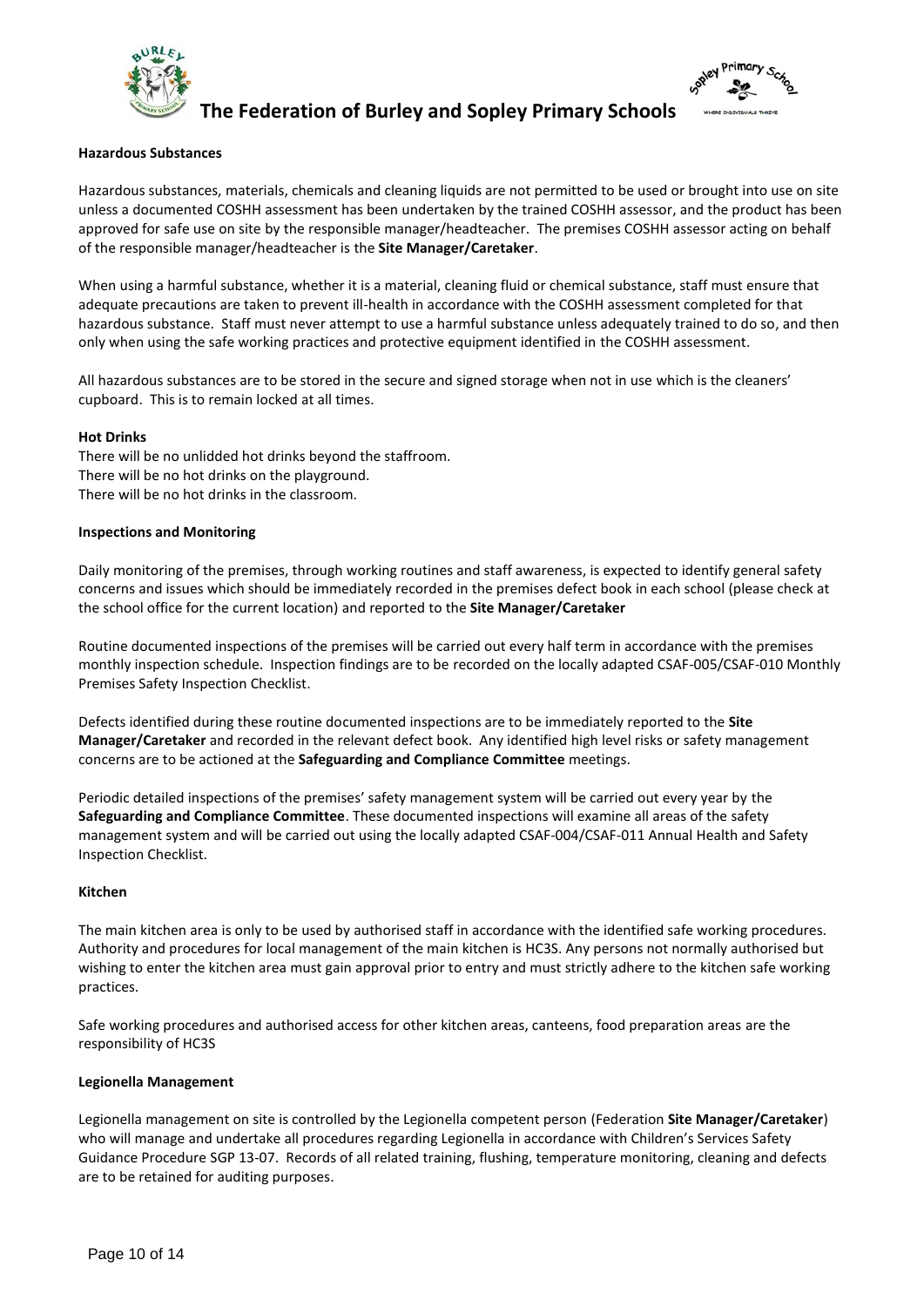



#### **Lone Working**

All lone working is to be approved by the responsible manager/headteacher and is to be carried out in accordance with the premises lone working risk assessment and the local written procedures. The lone working arrangements for staff are detailed in the Lone Working Policy.

### **Moving and Handling**

All staff must complete the *moving and handling e-learning course* every year without exception. Staff are not permitted to regularly handle or move unreasonably heavy or awkward items, equipment or children unless they have attended specific moving and handling training and/or have been provided with mechanical aids in order to work safely.

Any significant moving and handling tasks are to be specifically risk assessed in order that training requirements and mechanical aids can be accurately determined to ensure that the task is carried out safely. The caretaker/site manager is expected to undertake regular physical work which would typically include significant moving and handling, so therefore he/she must attend a formal moving and handling course specific to the work requirements.

# **Off-site Activities**

Arrangements regarding off-site activities are managed in accordance with the Outdoor Education Service's procedures and guidance.

# **Physical Intervention**

Arrangements regarding physical intervention are set out in the Physical Intervention Policy.

#### **Provision of Information**

The responsible manager/headteacher will ensure that information systems are established so that staff are periodically provided with information regarding safety arrangements on the premises – this will include regular communications from the Site Manager/Caretaker. These systems are staff meetings, meeting minutes, email distribution, signature based receipt of information and the Health and Safety Noticeboard.

Local health and safety advice is available from the **Site Manager/Caretaker** or the Health and Safety Representative and the Children's Services Health and Safety Team can provide both general and specialist advice.

The Health and Safety Law poster is displayed on the office door (Burley) and on the safeguarding noticeboard (Sopley).

#### **Risk Assessment**

General risk assessment management will be co-ordinated by **Mr Peter Lillis - Site Manager/Caretaker** in accordance with guidance contained in the Children's Services Safety Guidance Procedure SGP 01-07.

Risk assessments must be undertaken for all areas where a significant risk is identified or a possibility of such risk exists.

The trained risk assessor on site who is **Mr Peter Lillis - Site Manager/Caretaker** will oversee the correct completion of risk assessments as appropriate. Risk assessments will be carried out by those staff with the appropriate knowledge and understanding in each area of work.

All risk assessments and associated control measures are to be approved by the responsible manager/headteacher or their delegated member of staff prior to implementation.

Completed risk assessments are listed in the Risk Register and will be reviewed periodically in accordance with each risk assessment's review date as listed for review in the premises bring-up diary system.

#### **Security**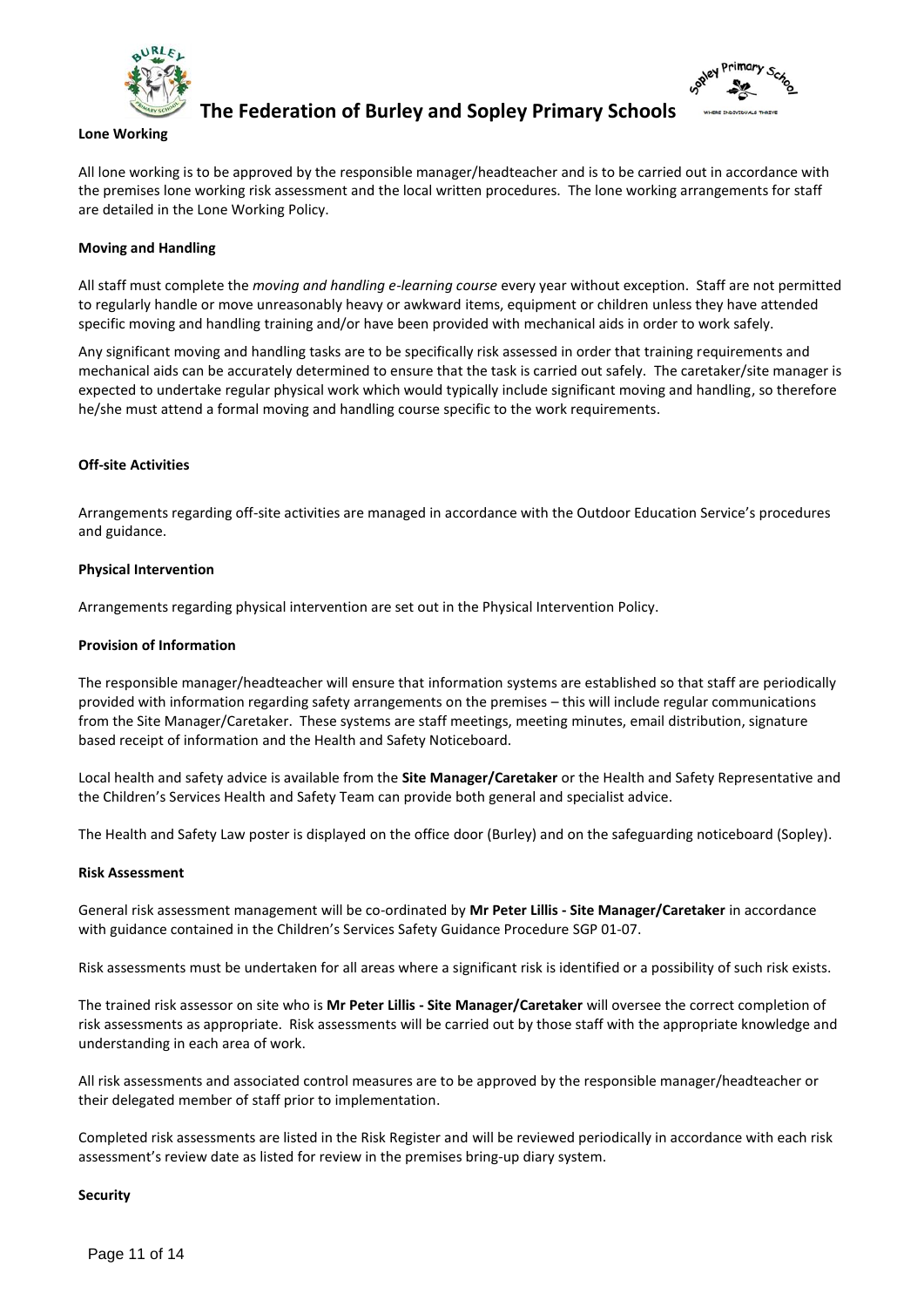



Arrangements regarding security are based on the premises security risk assessment and are set out in the on-site security policy and procedures which include emergency unlock routines.

### **Smoking**

Smoking is not permitted on the premises.

#### **Stress and Wellbeing**

The Federation of Burley and Sopley Primary Schools is committed to promoting high levels of health and wellbeing and recognises the importance of identifying and reducing workplace stressors.

Stress management through risk assessment and appropriate consultation with staff will be periodically reviewed and acted upon in accordance with the Children's Services' and Health and Safety Executive's Management Standards, guidance and requirements.

On-site arrangements to monitor, consult and reduce stress situations are performance management meetings, mentor meetings and annual staff surveys.

#### **Traffic Management**

Arrangements regarding on-site traffic safety are based on the premises traffic risk assessment and are set out in the onsite traffic policy and procedures.

#### **Training**

Health and safety induction training will be provided and recorded for all new staff/volunteers in accordance with the CSAF-017 New Staff Health and Safety Induction Checklist.

The responsible manager/headteacher is responsible for ensuring that all staff/volunteers are provided with adequate information, instruction and training regarding their safety at work. A training needs analysis will be carried out from which a comprehensive health and safety training plan will be developed and maintained to ensure health and safety training is effectively managed for all staff who require it.

All staff will be provided with following as a minimum training provision:

- Induction training regarding all the requirements of this health and safety policy
- Appropriate local training regarding risk assessments and safe working practices
- Updated training and information following any significant health and safety change
- Specific training commensurate to their own role and activities
- Periodic refresher training that will not exceed three yearly intervals
- Appropriate annual e-learning courses to meet HCC mandatory corporate training requirements

Training records are held by the **Senior Administration Officer** who is responsible for co-ordinating all health and safety training requirements, maintaining the health and safety training plan, and managing the planning of refresher training for all staff.

#### **Violent Incidents**

Violent, aggressive, threatening or intimidating behaviour towards staff, whether verbal, written, electronic or physical, will not be tolerated at either school.

Staff must report all such violent and aggressive incidents to ensure that there is an awareness of potential issues and/or injuries, and so as to enable incidents to be appropriately investigated so that reasonable actions may be taken to support those involved and reduce the risk of similar incidents occurring in the future.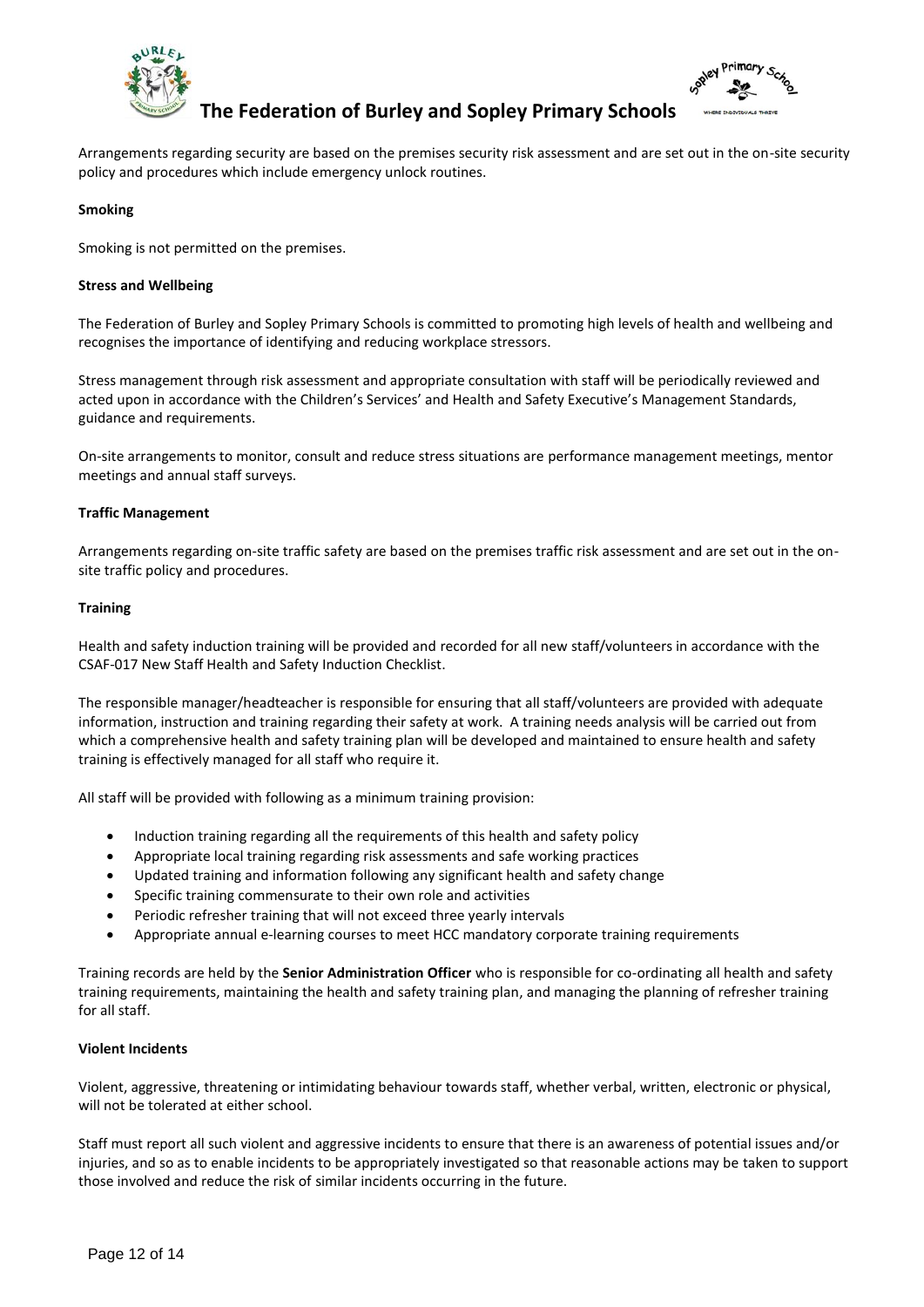



Violent incident reporting is completely confidential. Violent and aggressive incidents are to be reported using CSRF-001 Violent Incident Report (VIR) Form in accordance with Children's Services Safety Guidance Procedure SGP18-07.

#### **Visitors**

All visitors must initially report to the main reception where they will be provided with the key health, safety and fire safety information to enable them to act appropriately and safely in the event of an incident.

Visitors to the premises will be provided with a badge, sign guest book, read information and receive a safety leaflet.

#### **Work at Height**

Work at height is always to be undertaken in accordance with the Children's Services Safety Guidance Procedure SGP 23- 08. At each school general work at height will be undertaken in accordance with the on-site generic risk assessment for work at height which identifies general requirements and safe working practices. Specific or higher risk tasks will be carried out in accordance with a specific risk assessment for that task.

The competent person for work at height on the premises who will have attended the Caretaker Support Service Ladder and Stepladder Safety half-day course is **Mr Peter Lillis - Site Manager/Caretaker** and he is authorised to:

- Use steps, stepladders and leaning ladders in accordance with their training
- Provide step stool instructional training briefs to staff in accordance with SGP 23-08
- Provide stepladder and steps training to staff using the Children's Services *Stepladder and Steps Safety* user training presentation
- Carry out periodic inspections of all on-site ladders, stepladders and podium steps
- Remove access equipment from use if defective or considered inappropriate for use

The competent person for work at height and all other staff are not permitted to use any other access equipment for work at height without specific training. This includes the use of scaffolding, mobile towers and mobile elevated work platforms.

Work at height on the premises is only permitted to take place under the following conditions:

- Any work to be carried out at height must be underpinned by a risk assessment
- Access equipment selected for work at height must be as per the risk assessment
- Any staff working at height must be appropriately trained to use the access equipment
- Staff are not to improvise or use alternative access methods of their own choice
- Use of any furniture, including tables and chairs, is **forbidden** for any work at height
- Staff may only use step stools if they have received a local instructional training brief
- Staff may only use stepladders if they have received training from the ladder and stepladder competent person ( **Site Manager/Caretaker** )
- Staff may only use leaning ladders if they have personally attended the Caretaker Support Service Ladder and Stepladder Safety half-day course within every three years
- Any safety concerns about a work at height task must be raised prior to work starting
- Access equipment used on site such as ladders and stepladders must only be that provided and are never to be lent to, or borrowed from third parties or contractors
- Contractors working at height are to be appropriately supervised and must only use their own access equipment